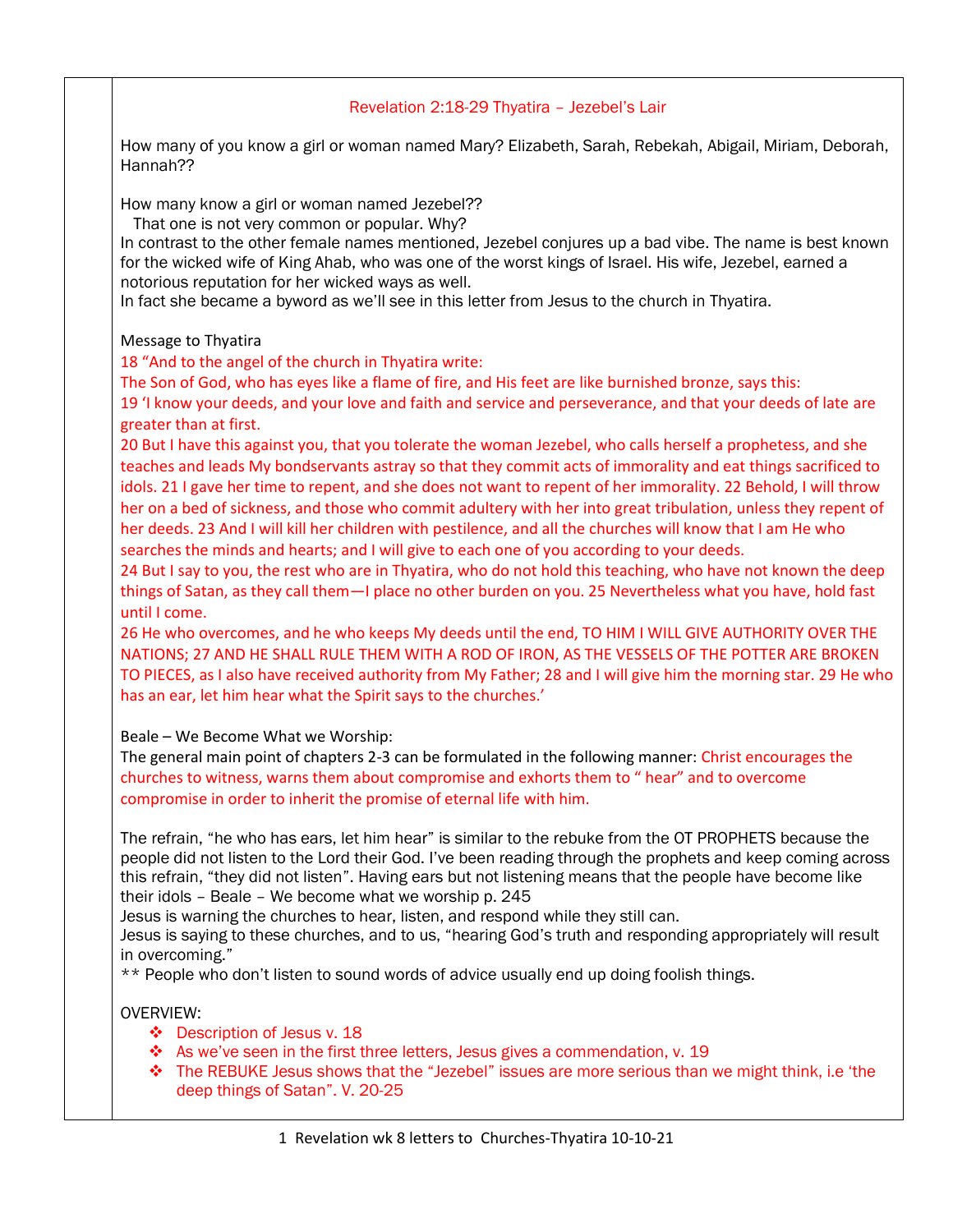❖ The consequence for not listening ❖ Jesus then closes with the promise to those who overcome. V. 26-29

## First a bit of background on Thyatira:

D. Johnson – Triumph of the Lamb p. 74

While Thyatira was the smallest of the cities addressed, this is the longest letter and is the centerpiece of the 7 letters.

Thyatira had been a military outpost on the western border of the kingdom of Seleucus, who ruled from Antioch in Syria. Located in the middle of a broad valley, Thyatira was an easy target for capture, so it had changed hands repeatedly in the ebb and flow of eastern Mediterranean politics. Thyatira's identity was molded by commerce and manufacturing industries, each dominated by a trade guild dedicated to a patron god or goddess. Among the trades most in evidence in the archaeological remains are metalworking and the dying of fabrics. Lydia, who became a believer at Philippi in Macedonia, was an exporter of purple cloth from Thyatira (Acts 16:14). The influence of the economic sphere of life, exemplified in the trade guilds, challenges the church's fidelity.

#### THE DESCRIPTION OF Jesus v. 18

18 "And to the angel of the church in Thyatira write: The Son of God, who has eyes like a flame of fire, and His feet are like burnished bronze, says this:

This title, "Son of God" is a proclamation that confronts the pagan idolatry of the city. The Romans would refer to their local gods or the emperor as 'sons of Zeus.' The image of Christ given here is also seen in Daniel 10, 6, 16 and Rev 19:12 – Christ who comes on a white horse to judge and wage war.

## THE COMMENDATION: 'I know your deeds, and your love and faith and service and perseverance, and that your deeds of late are greater than at first

Wow, that is great. They didn't rest on their laurels or take the foot off the accelerator. It seems that they were wanting to end well in love, faith, service, and perseverance. They had greater deeds than at first. O that this would be true of us individually, as families, and as a church. They would have loved for the letter to have stopped there, but alas, Jesus had more to say to them.

Again, we get a glimpse of the Jesus that may rub us the wrong way. Our STEPFORD Jesus who is just a gentle baby in a manger or a loving healer and friend of sinners, shows why, though he is good, He's not always "safe." V. 20-23 He is the one who searches the minds and hearts; and will give to each one of you according to your deeds.

That is meant to be a sobering proclamation of warning from Jesus. He knows our tendency to wander and lose our zeal, so he gives this reminder as a spiritual wake up call. We should see this as a KINDNESS from Jesus.

## THE REBUKE

The church at Ephesus had lost their first love, though they were solid in examining doctrine. The church of Thyatira was strong in love and deeds but had a serious flaw in terms of theology and compromise.

Jesus applauded their love and deeds, but He rebuked them for their tolerance of idolatry and immorality.

20 But I have this against you, that you tolerate the woman Jezebel, who calls herself a prophetess, and she teaches and leads My bondservants astray so that they commit acts of immorality and eat things sacrificed to idols. 21 I gave her time to repent, and she does not want to repent of her immorality

(This is one reason why we don't see many women named Jezebel)

Jesus indicates that the issues are more serious than we might normally think. He refers to the so called "deep things of Satan".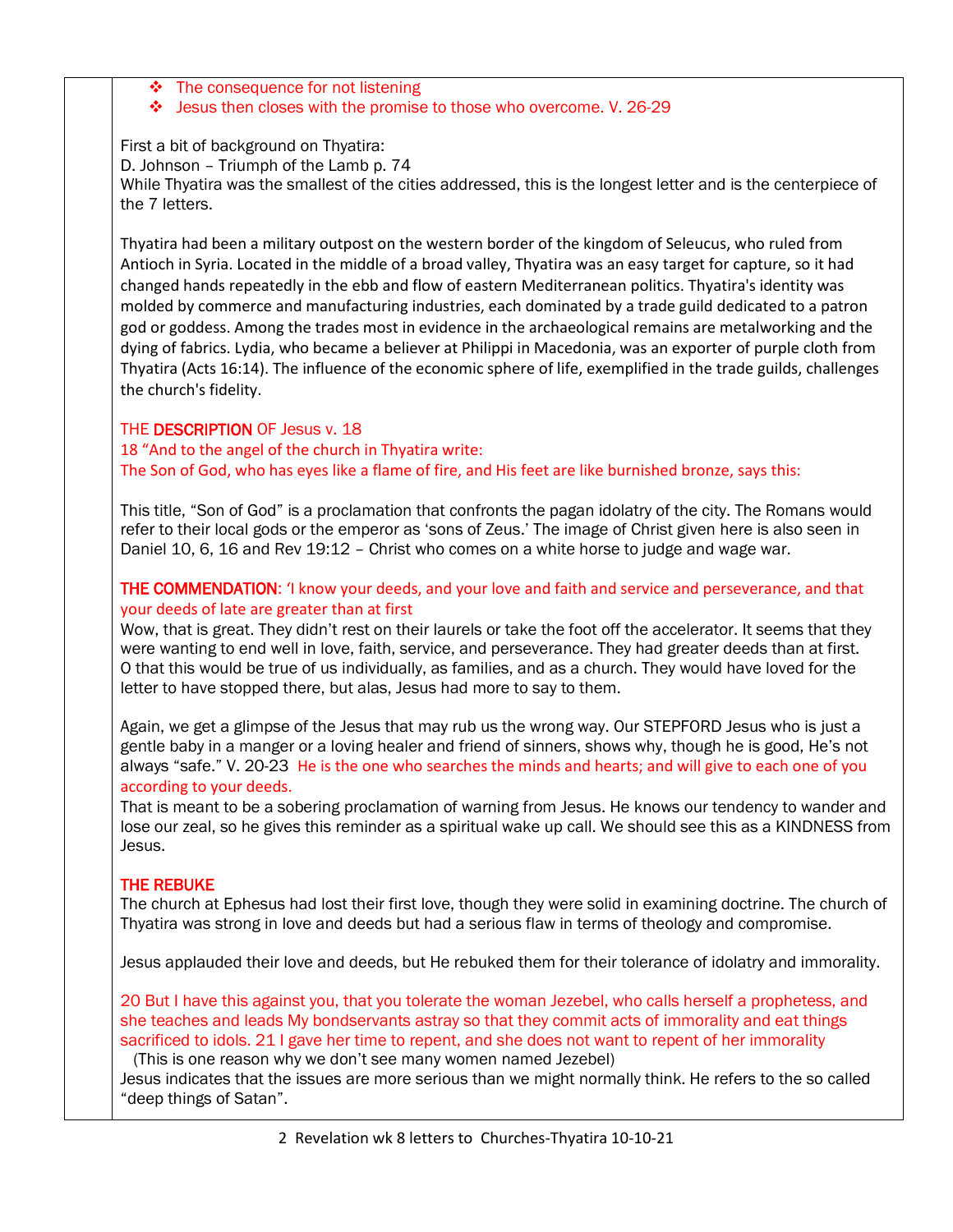That's not language coming from some wild-eyed tin foil hat wearing religious zealot. This is Jesus talking. While I'm slow to count things as Satanic, Jesus was willing to go there. He is not unaware of the wiles and schemes of the devil.

D. Johnson…"The ancient Jezebel wielded her influence to seduce Israelites into Baalism (l Kings 16:30-33; 2 Kings 9:22, 30- 37). This prophetess is seducing Jesus' servants to "commit acts of immorality and eat things sacrificed to idols" (Rev. 2:20). Despising the gospel of Christ because it is so simple and so public, leaving no secrets hidden from the uninitiated, the prophetess promised insight into "deep things," which Jesus labels Satan's deep things."

The idolatry of Jezebel was most likely that of teaching that one can worship something alongside of Jesus. That would fit in with the culture that had multiple gods. In such worship, people could secure their jobs because the rituals of idolatry were most often associated with a trade guild. Such rituals often involved sexual immorality as well.

There is no sin that does more spiritual or relational damage than sexual immorality. For Satan, the return on investment is EXPONENTIAL.

\*\*\* In case you haven't noticed, there has been a trend to sexualize our culture and it comes through entertainment industry, media, education special interest groups, and government. Sensuality is used to sell just about everything. Under the guise of "sex education" young children are taught about all sorts of behaviors that I won't mention from the pulpit. You may say, "That's just in CA or WA." FOR NOW.

What was once seen and celebrated as the healthy biblical norm for society - a nuclear family- of mom, dad, and kids is now ridiculed in many sectors. Some social movements are intent on destroying that family structure. The definitions of marriage, man, and woman have been so subverted that we can barely speak of any of them without all sorts of alphabet qualifiers.

Friends, this WAS NO ACCIDENT. It was and is Jezebel at work. Much could be said here, but I'll simply reference one source:

1985 After the Ball: How America Will Conquer Its Fear and Hatred of Gays in the '90s It was a strategic guidebook on how to normalize a certain aspect of the sexual revolution. They succeeded The movement should eagerly ally itself with large, mainstream groups that can actually advance our interests (e.g., the Democratic Party, the National Organization for Women, or the Presbyterian Church).P.182

In scripture, there is a reason why spiritual idolatry is compared to adultery rather than to shop lifting, gossip, gluttony or slander. The relationship that God has with His people is deeply personal, not transactional. Israel and the church are seen as a bride who is the object of God's redeeming love. Idolatry is a rejection of the love of God while your heart gets in bed with something else.

#### Idolatry is more about violating a relationship than breaking a rule.

Thus, spiritual idolatry is not always literal sexual immorality. The image of sexual immorality is a pointer or picture of participation in idolatrous activity. Revelation 18 points out how the idolatry manifested itself in the pursuit of wealth, luxury, and sensual living.

The language of adultery underscores the importance of the heart relationship issue in idolatry.

## THE SIN UNDER THE SIN

As PCA pastor and friend, Mark Auffarth, points out, a big part of the sin of the people is not just the external sin of idolatry and immorality but the internal heart sin of saying that God is not enough and that he will not take care of us. That is why people are willing to compromise in their work environment or elsewhere because they're afraid the God will not provide. We simply don't trust God.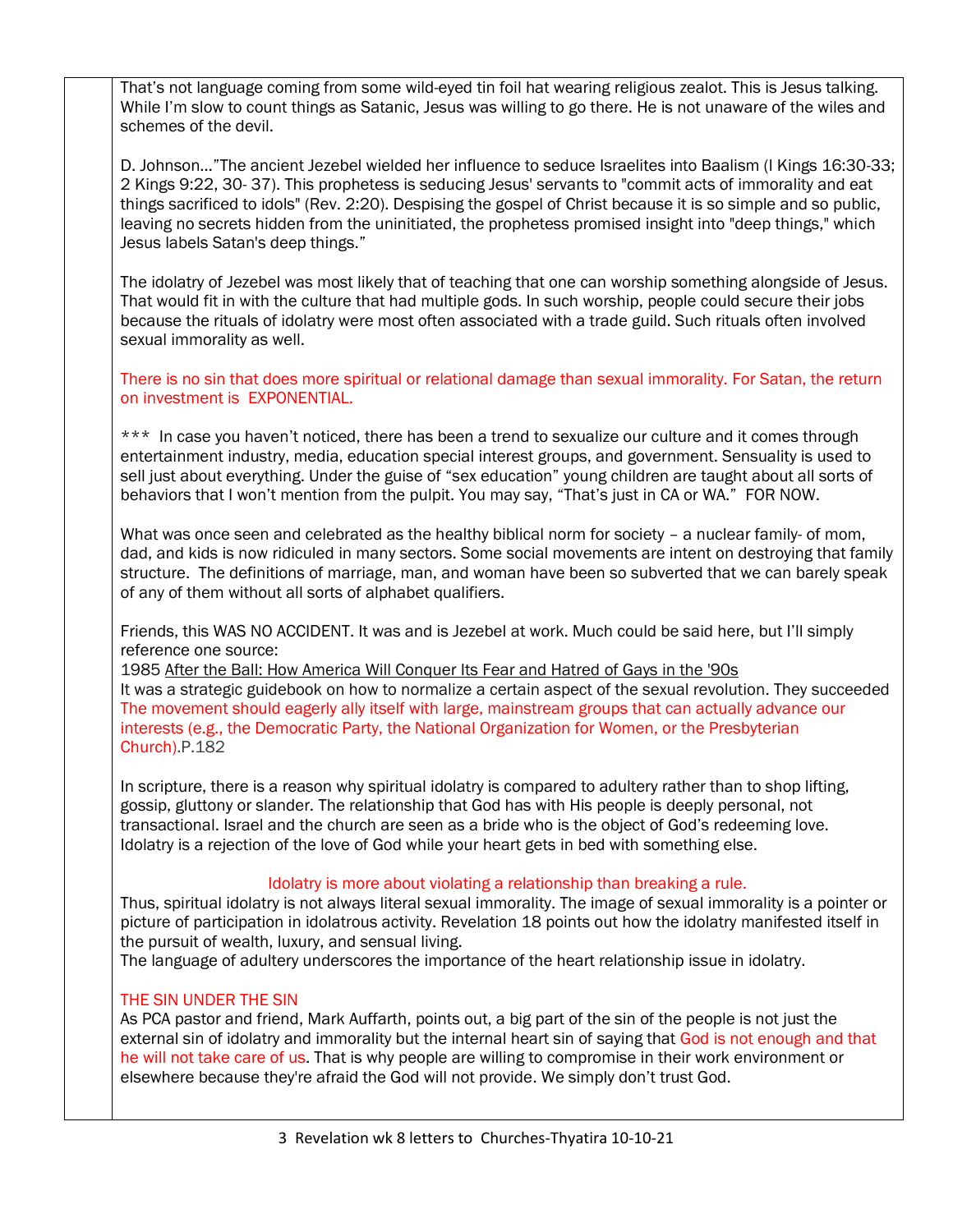The  $1st$  century compromise seemed to be driven by the threat of economic loss, prison or death. The cultic idolatry of the city involved trade guild related religious rituals, often accompanied by immorality. There was pressure to go along to keep your job and to fit in.

We may take the path of compromise because we think it is the easiest road to gaining acceptance by the wider community. Underlying this is the sin of valuing the acceptance of man above the acceptance that we have in Christ.

Here's the dirty little secret of compromise with the world: Unless you go whole hog, they'll still hate you. If you hold out on any aspect of the cultural agenda or fail to celebrate any aspect of the moral revolution, they'll still hate you. For Christians that means simply affirming the bare minimum – God exists, and Jesus saves – will put you outside of the "accepted crowd".

<http://www.johnrepici.com/Misc/TheInnerRing.pdf>

 EX: I recommend the C S Lewis essay – the Inner Ring 1944 I believe that in all men's lives at certain periods… one of the most dominant elements is the desire to be inside the local Ring and the terror of being left outside.

My main purpose in this address is simply to convince you that this desire is one of the great permanent mainsprings of human action…. Unless you take measures to prevent it, this desire is going to be one of the chief motives of your life, from the first day on which you enter your profession until the day when you are too old to care. … If you do nothing about it, if you drift with the stream, you will in fact be an "inner ringer."

## Of all the passions, the passion for the Inner Ring is most skillful in making a man who is not yet a very bad man do very bad things.

Once the first novelty is worn off, the members of this circle will be no more interesting than your old friends. Why should they be? You were not looking for virtue or kindness or loyalty or humor or learning or wit or any of the things that can really be enjoyed. You merely wanted to be "in." And that is a pleasure that cannot last. As soon as your new associates have been staled to you by custom, you will be looking for another Ring. The rainbow's end will still be ahead of you. The old ring will now be only the drab background for your endeavor to enter the new one.

Here's the idolatry test question: AM I WILLING TO DISOBEY God in order to get what I think I need or want?

If so, that thing has become an idol, a functional God that "I must have". Our idols will never forgive or satisfy us.

Jezebel and the world want to squeeze you into their mold. They want to lure you with the thought of being in the "inner ring." But it is a fool's paradise and won't satisfy. If they can get you to believe the unthinkable, then the unimaginable becomes possible.

 EX: "If the cluster of cells in the womb is not a person, then it can be terminated at ANY TIME." "If gender is fluid, then men can be women and you have to CELEBRATE IT."

# THE CONSEQUENCE V.21- 25

v. 21 the false prophetess, Jezebel, did not repent but continued to lead people astray. That is also the case of the harlot Babylon in Rev 18:23.

\*\*Once again, we see the warning about the dangers of false teaching. Jezebel reappears throughout the church age in different forms.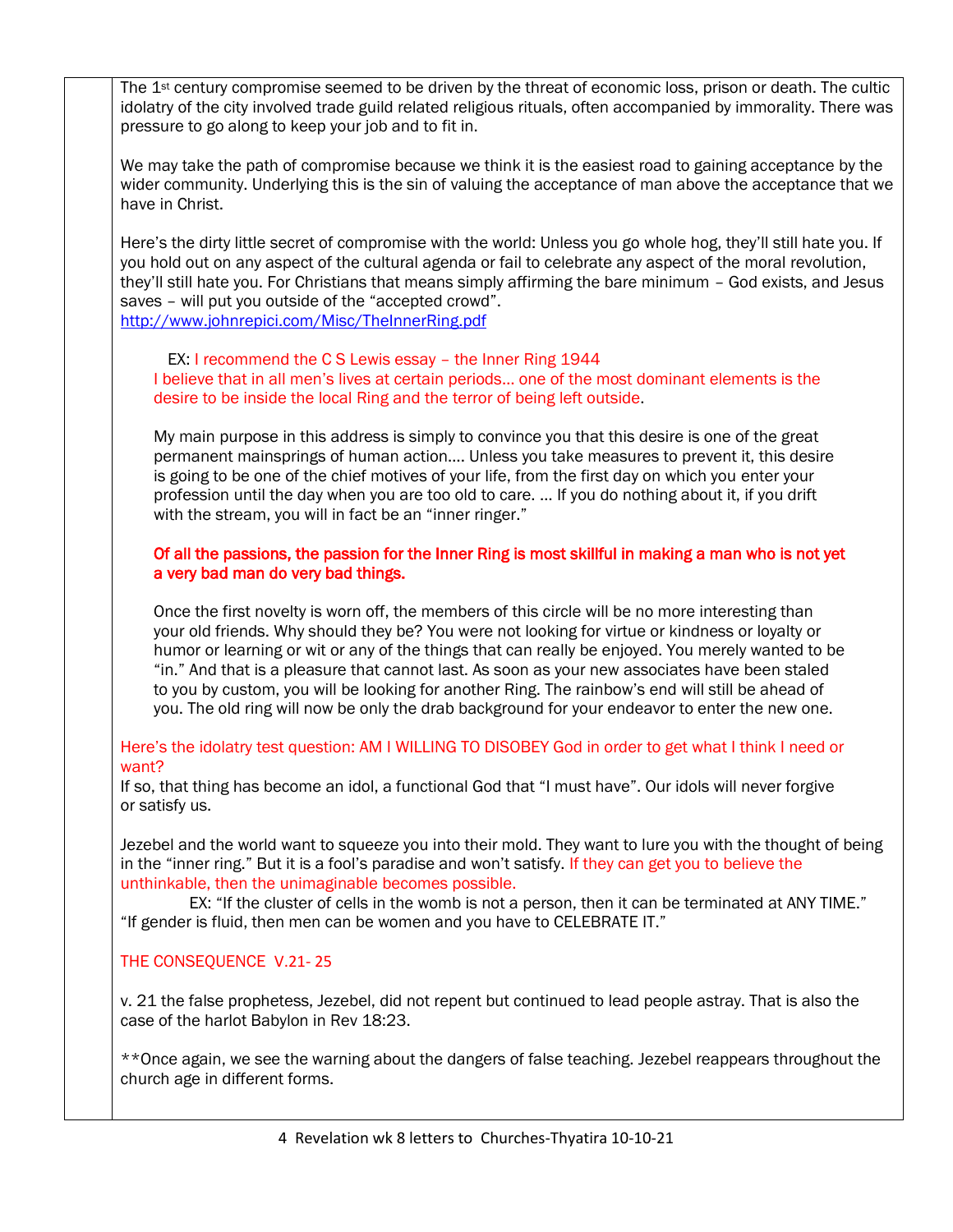In these letters to the churches, we see how one who is associated with the 'deep things of Satan' can creep into the church and even find a following. Watch out for "new and deeper" truths that DENY the teaching of scripture. EX: Mohler 10/8/21 Atonement doctrine does moral harm- Christian Century Magazine <https://albertmohler.com/2021/10/08/briefing-10-8-21> <https://www.christiancentury.org/article/how-my-mind-has-changed/epidemic-moral-injury> The claim in this article is that the biblical understanding of substitutionary atonement is a form of moral injury upon human beings. We are injured morally by such a doctrine that would say that God demands a satisfaction for sin and that that satisfaction required the death of the Lord, Jesus Christ on the cross. We are told that that is now a form of moral injury. Apparently, "moral injury" to our psyche or self-esteem is the great sin. Mohler: "Notice, she is rejecting biblical Christianity not because she misunderstands it, but precisely because she understands it and she will have nothing of it" Don't mess with spiritual fire, i.e. the consequences can be deadly. v. 23 , THIS IS A SOBER WARNING –and all the churches will know that I am He who searches the minds and hearts; and I will give to each one of you according to your deeds. Christ, whose eyes are like a flame of fire, sees through the outer veneer that we put on, and He searches our minds and hearts. He also gives room for repentance to those who will hear what the Spirit says to the churches. Those who come to Christ will not be cast out – THE HOPE UNVEILED. THE PROMISE TO THOSE WHO OVERCOME 26 -29 Those who overcome will be given a share in the Messianic kingdom promised in Ps 2. THE OVERCOMING OCCURS IN THIS LIFE, not the one to come. We overcome when we see the seduction of idols and run to Christ so that we might say no to compromise by saying 'yes' to the love of God in Christ. \*\*\* Again, a sober warning and promise for believers to hold fast to Christ even in the face of loss, persecution, and death. His life and faithfulness is the example and model for our overcoming. Our union with Him by faith gives us the Holy Spirit and the spiritual capital we need when we are tempted to chase after some idol. Ps 2:7 refers to 'God's son' which is how this letter to Thyatira opens. v. 28 – The morning star is Jesus as we see in Rev 22:16 Beale/ Kim p. 75 In contrast, the Roman rulers referred to themselves as the sons of Venus, which they saw as the morning star. Here Christ is laying ultimate claim to the title that the earthly imposters used for themselves. Those who overcome are given status alongside of Christ Himself, such is our union with Him by faith. It is this union that make THE TABLE so special. The overcoming Christ is pictured as a Lamb who was slain. The elements before us are a picture and reminder of the Lamb who gave Himself for us. These elements are given to us as an invitation and an affirmation that we are in the ultimate "INNER RING" through faith in Christ alone.